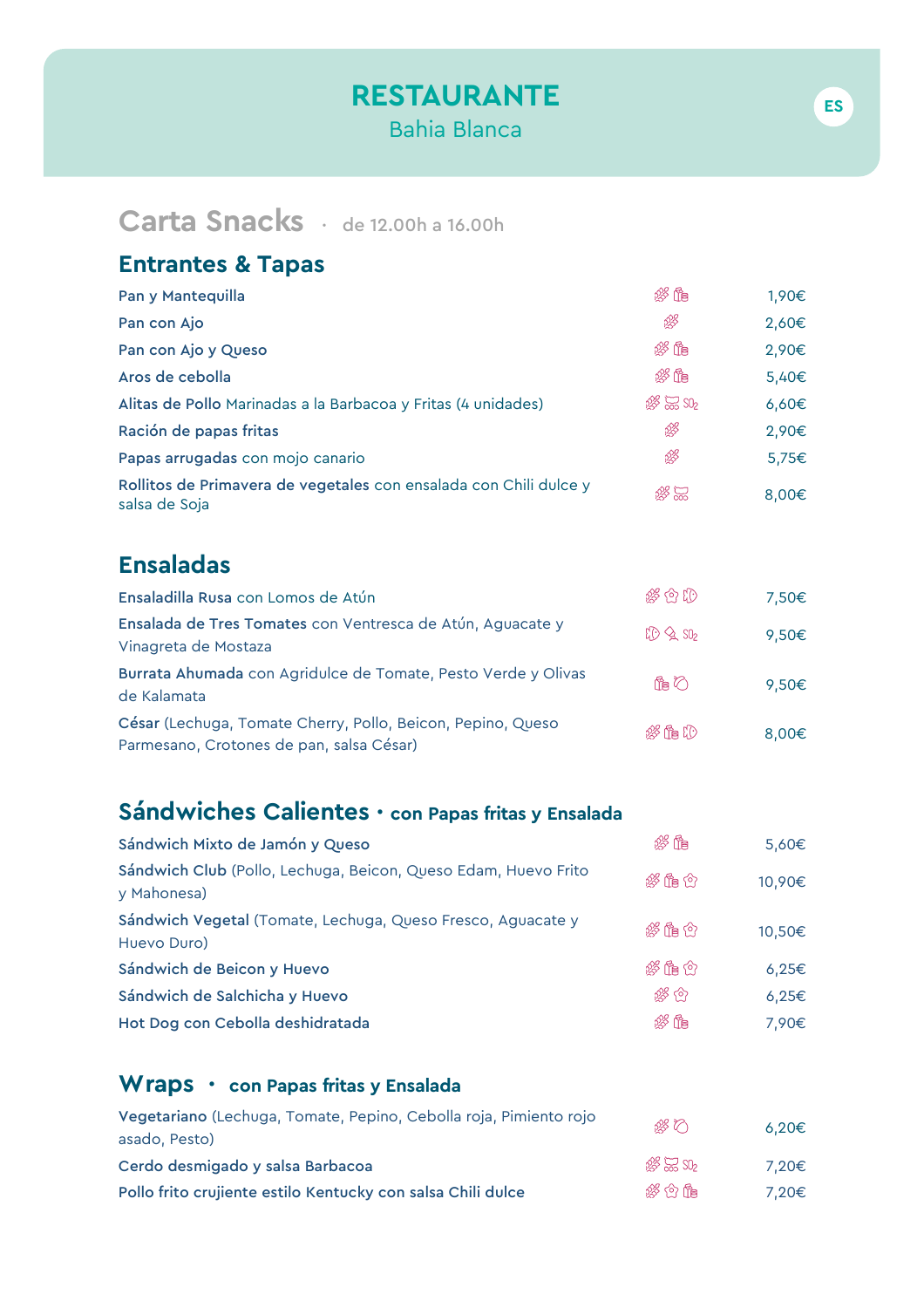### Tortillas · con Papas fritas y Ensalada

| Jamón York    | 03    | 8,00€ |
|---------------|-------|-------|
| Queso         | ☆ ※ 作 | 8,00€ |
| <b>Tomate</b> | 03    | 8,00€ |
| Champiñones   | 03    | 8,00€ |
|               |       |       |

## Platos Principales

| Pollo asado con Papas fritas, Guisantes y Salsa Gravy           | ß    | 9.50€  |
|-----------------------------------------------------------------|------|--------|
| Hamburguesa Clásica<br>(Beicon, Cebolla asada y Queso Emmental) | 必作   | 11.25€ |
| Espaguetis Boloñesa                                             | 終め作  | 8.50€  |
| Bacalao rebozado con Papas fritas, Guisantes y Salsa Tártara    | 終備の女 | 9.30€  |

### Pizzas

| Pizza Margarita (Tomate, Mozzarella, Orégano fresco)                                                            | <i>※</i> 作 | 9.50€  |
|-----------------------------------------------------------------------------------------------------------------|------------|--------|
| Pizza 4 Quesos (Tomate, Mozzarella, Edam, Cheddar, Gouda,<br>Queso Azul, Orégano fresco)                        | 彩作         | 11.25€ |
| Pizza Vegana (Tomate, Queso vegano, Berenjena, Calabacín,<br>Cebolla y Pimiento)                                | X          | 10.00€ |
| Pizza 4 Estaciones (Tomate, Mozzarella, Jamón York, Alcachofas,<br>Aceitunas Negras, Champiñones y Pesto Verde) | 彩脂むひ       | 11.25€ |

# Menú Infantil · dirigido a niños hasta 11 años incluidos

| Perrito con Papas fritas            | 彩作        | 6.20€ |
|-------------------------------------|-----------|-------|
| Nuggets de Pollo con Papas fritas   | <b>路仓</b> | 6.20€ |
| Varitas de Pescado con Papas fritas | \$\$ 10.  | 6.20€ |
| Mini Pizza                          | 必作        | 6.20€ |

#### Postres

| Macedonia de Frutas naturales con Yogur natural y Miel | 脩   | 6.00€ |
|--------------------------------------------------------|-----|-------|
| Tarta de Queso de Baileys                              | 淡晴  | 6.00€ |
| <b>Coulant de Chocolate</b>                            | 彩作り | 6.00€ |

Apio  $\overline{w}$  Sésamo  $\overline{\mathbb{R}}$  Cacahuetes  $\mathscr{P}$  Frutos de cáscara  $\overline{O}$  Altramuces  $\overline{\mathscr{C}}$  Soja  $\overline{\mathbb{R}}$ Gluten  $\mathscr{B}$  Huevos  $\mathscr{D}$  Pescado  $\mathscr{D}$  Moluscos  $\Omega$  Crustáceos  $\mathscr{D}$  Leche La Mostaza  $\mathscr{D}$ Dióxido de azufre y sulfitos SO<sub>2</sub>

Precios en Euros / Precios con IGIC incluido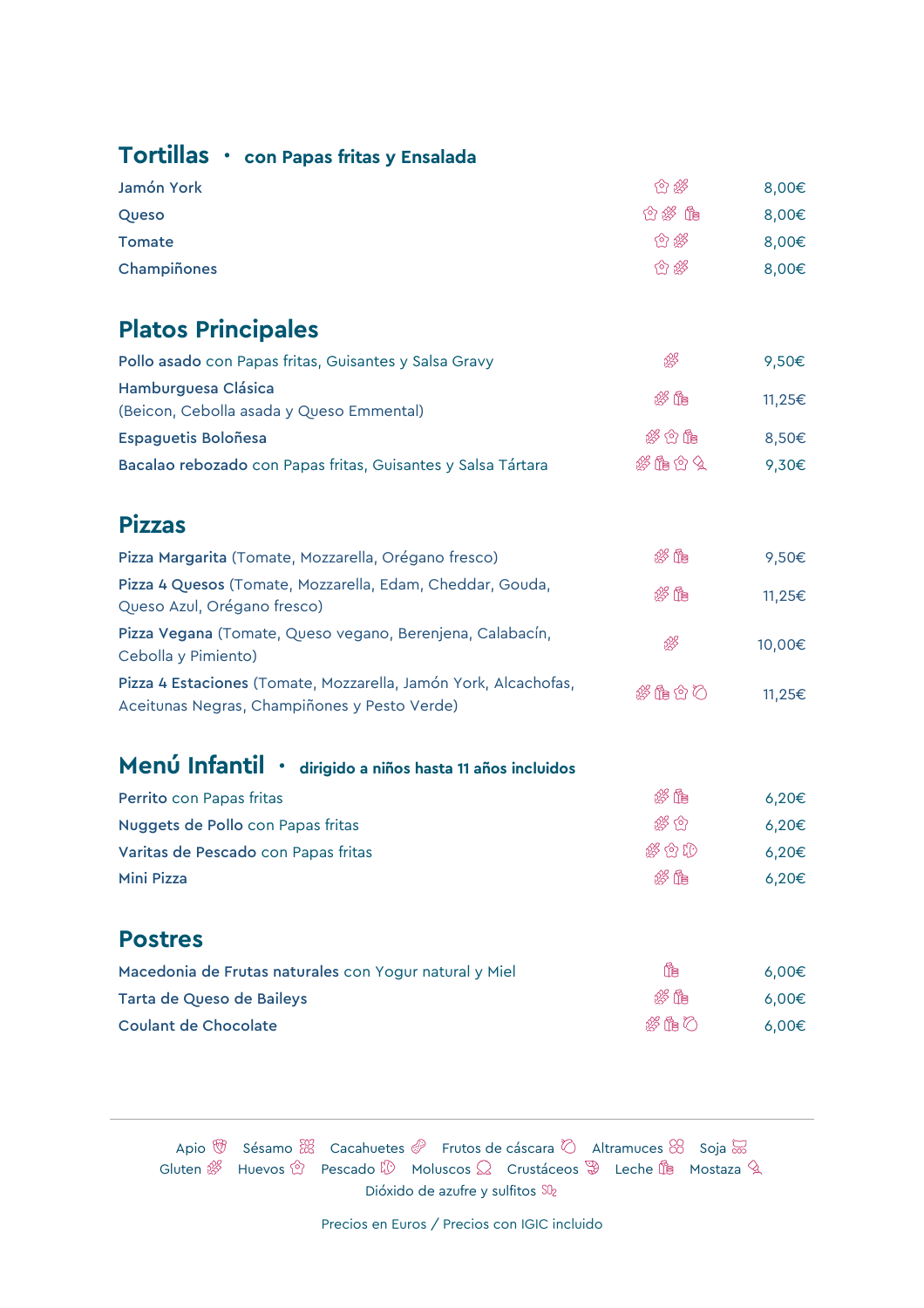## RESTAURANT Bahia Blanca

## Snacks Menu · from 12.00h to 16.00h

## Starters & Tapas

| <b>Bread &amp; Butter</b>                                       | 终储                                                                                                                                          | 1,90€ |
|-----------------------------------------------------------------|---------------------------------------------------------------------------------------------------------------------------------------------|-------|
| <b>Garlic Bread</b>                                             | \$                                                                                                                                          | 2,60€ |
| <b>Garlic Bread with Cheese</b>                                 | 彩作                                                                                                                                          | 2,90€ |
| <b>Onion Rings</b>                                              | 彩作                                                                                                                                          | 5,40€ |
| Fried BBQ Chicken Wings (4 units)                               | $\frac{1}{2}$ $\frac{1}{2}$ $\frac{1}{2}$ $\frac{1}{2}$ $\frac{1}{2}$ $\frac{1}{2}$ $\frac{1}{2}$ $\frac{1}{2}$ $\frac{1}{2}$ $\frac{1}{2}$ | 6,60€ |
| <b>French Fries</b>                                             | ß                                                                                                                                           | 2,90€ |
| Canarian salt-boiled potatoes with Canarian mojo                | \$                                                                                                                                          | 5,75€ |
| Vegetable Spring Rolls with salad with Sweet Chili & Soya sauce | 務留                                                                                                                                          | 8,00€ |
|                                                                 |                                                                                                                                             |       |

## Salads

| <b>Russian Salad with Tuna Steaks</b>                                                                            | \$ 62 IO            | 7,50€           |
|------------------------------------------------------------------------------------------------------------------|---------------------|-----------------|
| Three-Tomato Salad with Tuna Belly, Avocado and Mustard<br>Vinaigrette                                           | $20 \leqslant S0_2$ | 9,50€           |
| Smoked Burrata with Sweet and Sour Tomato, Green Pesto, and<br>Kalamata Olives                                   | 作の                  | 9.50€           |
| Caesar Salad (Lettuce, Cherry tomatoes, Chicken, Bacon,<br>Cucumber, Parmesan cheese, Croutons, Caesar dressing) | 炎作心                 | 8.00 $\epsilon$ |

## Hot Sandwiches · with French Fries & Salad

| Mixed Ham and Cheese Sandwich                                                      | 終作        | 5,60€      |
|------------------------------------------------------------------------------------|-----------|------------|
| Club Sandwich (Chicken, Lettuce, Bacon, Edam Cheese, Fried<br>Egg, and Mayonnaise) | 终作①       | 10,90€     |
| Veggie Sandwich (Tomato, Lettuce, Fresh Cheese, Avocado and<br>Hard-Boiled Egg)    | 彩作む       | 10,50€     |
| Bacon & Egg Sandwich                                                               | 终作①       | $6,25 \in$ |
| Sausages & Egg Sandwich                                                            | <b>路仓</b> | $6,25 \in$ |
| <b>Hot Dog with Dried Onion</b>                                                    | 終作        | 7.90€      |

#### Wraps • with French Fries & Salad

| Veggie (Lettuce, Tomato, Cucumber, Red Onion, Roasted Red | ぷの | 6.20€ |
|-----------------------------------------------------------|----|-------|
| Pepper, Pesto sauce)                                      |    |       |

EN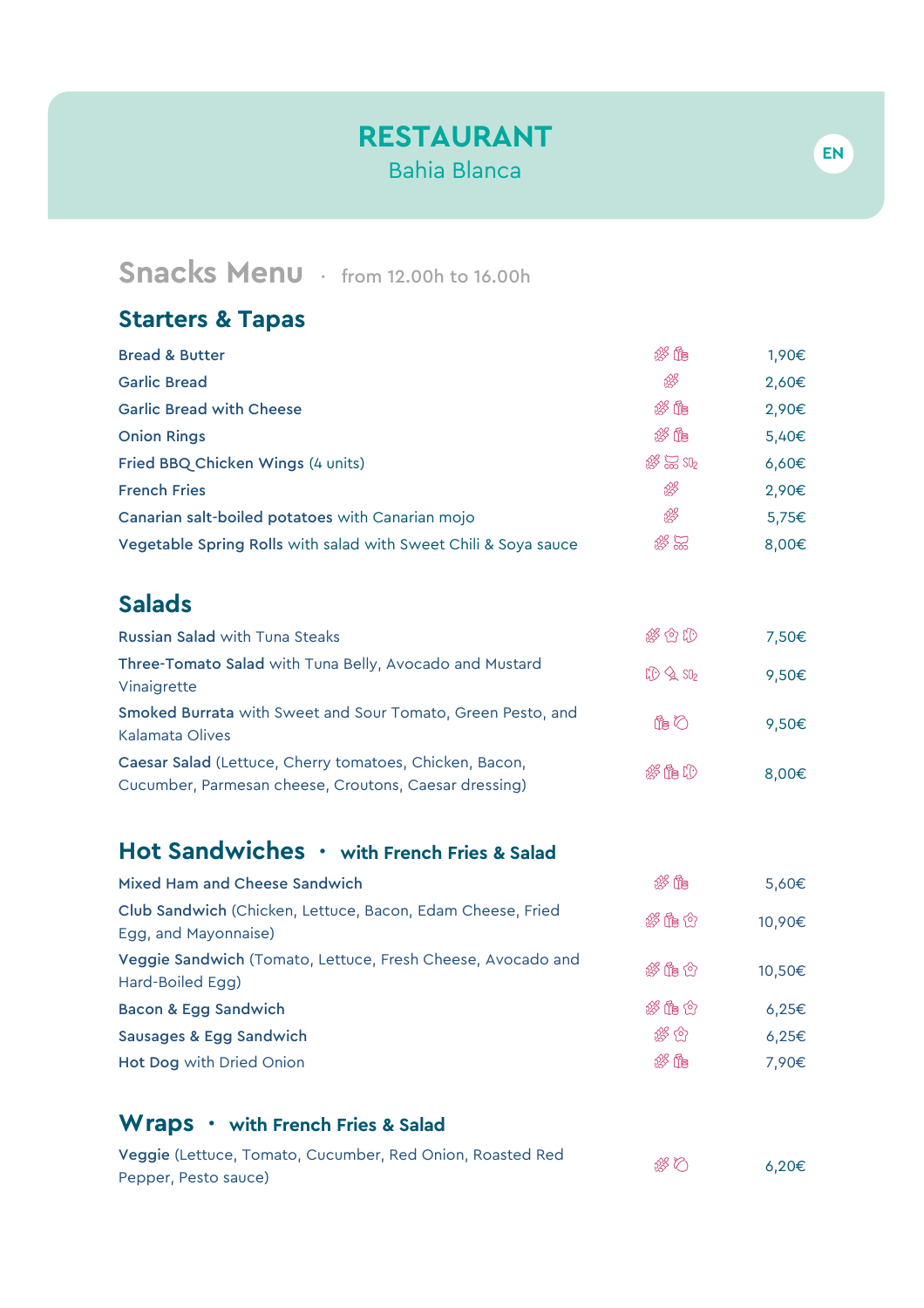| <b>Pulled Pork &amp; BBQ sauce</b>                                                              | $\frac{1}{2}$ $\frac{1}{2}$ $\frac{1}{2}$ $\frac{1}{2}$ $\frac{1}{2}$ $\frac{1}{2}$ $\frac{1}{2}$ $\frac{1}{2}$ $\frac{1}{2}$ $\frac{1}{2}$ | 7,20€      |
|-------------------------------------------------------------------------------------------------|---------------------------------------------------------------------------------------------------------------------------------------------|------------|
| Kentucky style fried Chicken, with Sweet Chili sauce                                            | 淡女作                                                                                                                                         | 7,20€      |
|                                                                                                 |                                                                                                                                             |            |
| Omelettes • with French Fries & Salad                                                           |                                                                                                                                             |            |
| <b>Ham omelette</b>                                                                             | 白 骖                                                                                                                                         | 8,00€      |
| <b>Cheese omelette</b>                                                                          | ☆ 路 作                                                                                                                                       | 8,00€      |
| <b>Tomato omelette</b>                                                                          | 白路                                                                                                                                          | 8,00€      |
| Mushrooms omelette                                                                              | 白 骖                                                                                                                                         | 8,00€      |
| <b>Main Courses</b>                                                                             |                                                                                                                                             |            |
| Roast Chicken with French Fries, Peas, and Gravy sauce                                          | \$                                                                                                                                          | 9,50€      |
| <b>Classic Burger</b>                                                                           |                                                                                                                                             |            |
| (Bacon, roasted Onion, and Emmental Cheese)                                                     | 炎作                                                                                                                                          | 11,25€     |
| Spaguetti Bolognese                                                                             | 淡女作                                                                                                                                         | 8,50€      |
| Battered Cod with French Fries, Peas, and Tartar sauce                                          | 炎脂☆タ                                                                                                                                        | 9,30€      |
| <b>Pizzas</b>                                                                                   |                                                                                                                                             |            |
| Pizza Margherita (Tomato, Mozzarella, Fresh Oregano)                                            | 必作                                                                                                                                          | 9,50€      |
| 4 Cheese Pizza (Tomato, Mozzarella, Edam, Cheddar, Gouda, Blue<br>Cheese, Fresh Oregano)        | 必作                                                                                                                                          | 11,25€     |
| Vegan Pizza (Tomato, Vegan Cheese, Aubergine, Courgette,<br>Onion, and Pepper)                  | <b>es</b>                                                                                                                                   | 10,00€     |
| 4 Seasons Pizza (Tomato, Mozzarella, Ham, Artichokes, Black<br>Olives, Mushrooms & Green Pesto) | 炎龟むひ                                                                                                                                        | 11,25€     |
| Kids Menu • to children up to 11 years old included                                             |                                                                                                                                             |            |
| Hot Dog with French Fries                                                                       | 必作                                                                                                                                          | $6,20 \in$ |
| Chicken Nuggets with French Fries                                                               | 资白                                                                                                                                          | 6,20€      |
| Fish Fingers with French Fries                                                                  | 终仓协                                                                                                                                         | $6,20 \in$ |
| <b>Mini Pizza</b>                                                                               | 彩作                                                                                                                                          | 6,20€      |
| <b>Desserts</b>                                                                                 |                                                                                                                                             |            |
| Fresh Fruit Salad with natural Yoghurt & Honey                                                  | ₫                                                                                                                                           | $6,00 \in$ |
| <b>Baileys Cheesecake</b>                                                                       | 炎作                                                                                                                                          | 6,00€      |
| <b>Chocolate Coulant</b>                                                                        | が作り                                                                                                                                         | 6,00€      |
|                                                                                                 |                                                                                                                                             |            |

Celery  $\mathbb {W}$  Sesame  $\mathbb {K}$  Peanuts  $\mathscr {P}$  Nuts  $\mathbb {O}$  Lupin  $\mathbb {W}$  Soy  $\mathbb {W}$  Gluten  $\mathscr {B}$  Eggs  $\mathbb {O}$  Shellfish Molluscs Crustaceans Milk Mustard Sulphur dioxide and sulphites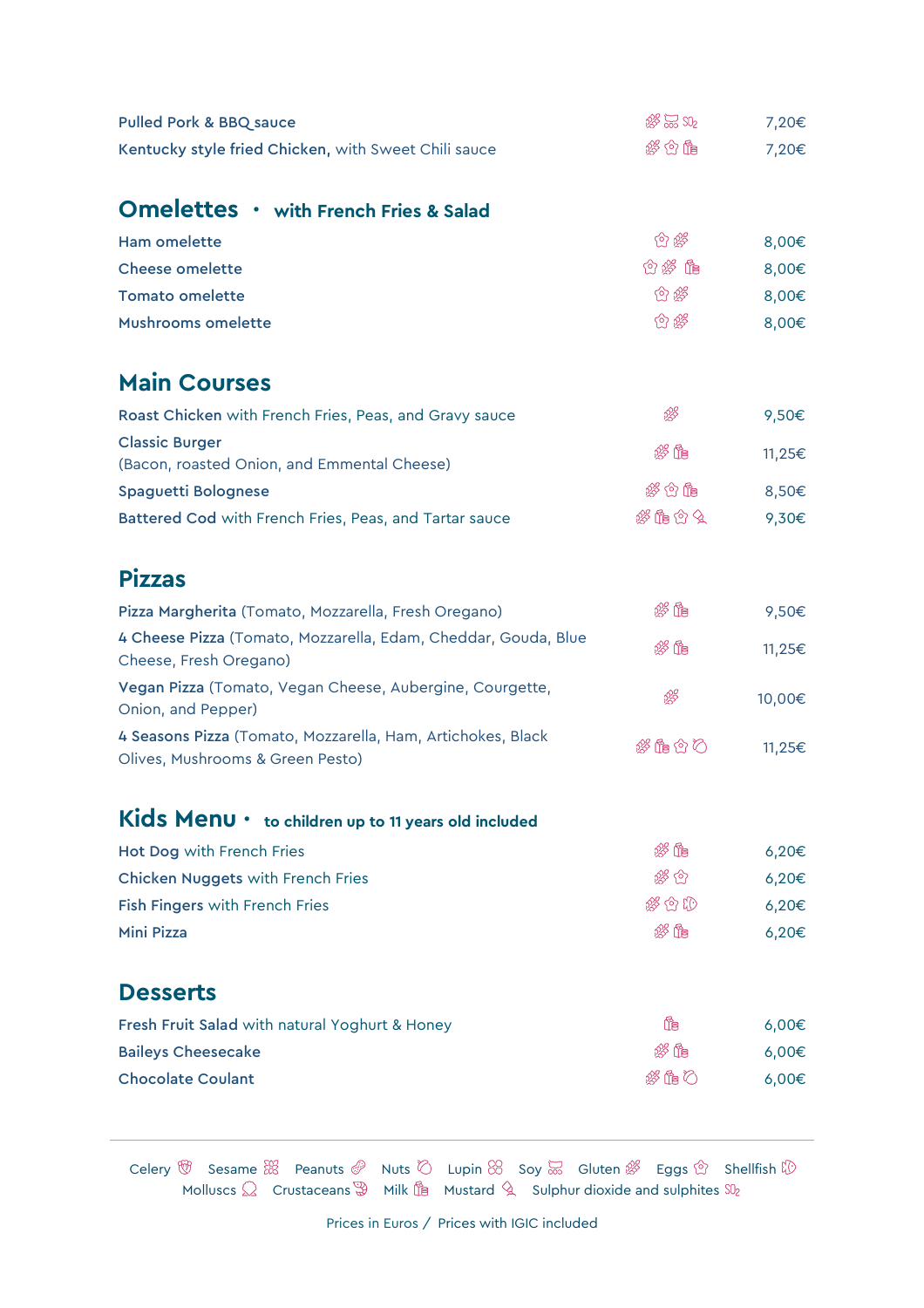## CARTA VINOS Y BEBIDAS · WINES & DRINKS MENU

Bahia Blanca

## Carta de Vinos · Wine List

|       | 13,00€ |
|-------|--------|
| 3,70€ |        |
|       | 15,00€ |
|       | 8,00€  |
| 4,20€ |        |
|       | 16,00€ |
|       | 8,00€  |
| 4,20€ |        |
|       | 20,00€ |
|       | 22,00€ |
|       | 26,00€ |
|       | 26,00€ |
|       |        |

#### Vino Rosado · Rosé Wine

|       | 13,00€ |
|-------|--------|
| 3,70€ |        |
|       | 14,00€ |
|       | 8,00€  |
| 4,20€ |        |
|       | 15,00€ |
|       | 20,00€ |
|       |        |

#### Vino Tinto · Red Wine

| Botella Vino de la casa $\cdot$ House Red wine bottle |       | 13,00€ |
|-------------------------------------------------------|-------|--------|
| Copa de Vino de la casa · House Red wine glass        | 3,70€ |        |
| Sangre de Toro 75cl. D.O. Catalunya                   |       | 15,00€ |
| Sangre de Toro 18.7cl. D.O. Catalunya                 | 4,20€ |        |
| Sangre de Toro 37.5cl. D.O. Catalunya                 |       | 8,00€  |
| Coronas 75cl. D.O. Catalunya                          |       | 17,00€ |
| Altos Ibéricos Crianza 75cl. D.O. Rioja               |       | 18,00€ |
| Lacort Crianza 75cl. D.O. Rioja                       |       | 19,00€ |
| Lomo Listan Negro 75cl. D.O.P. Islas Canarias         |       | 19,00€ |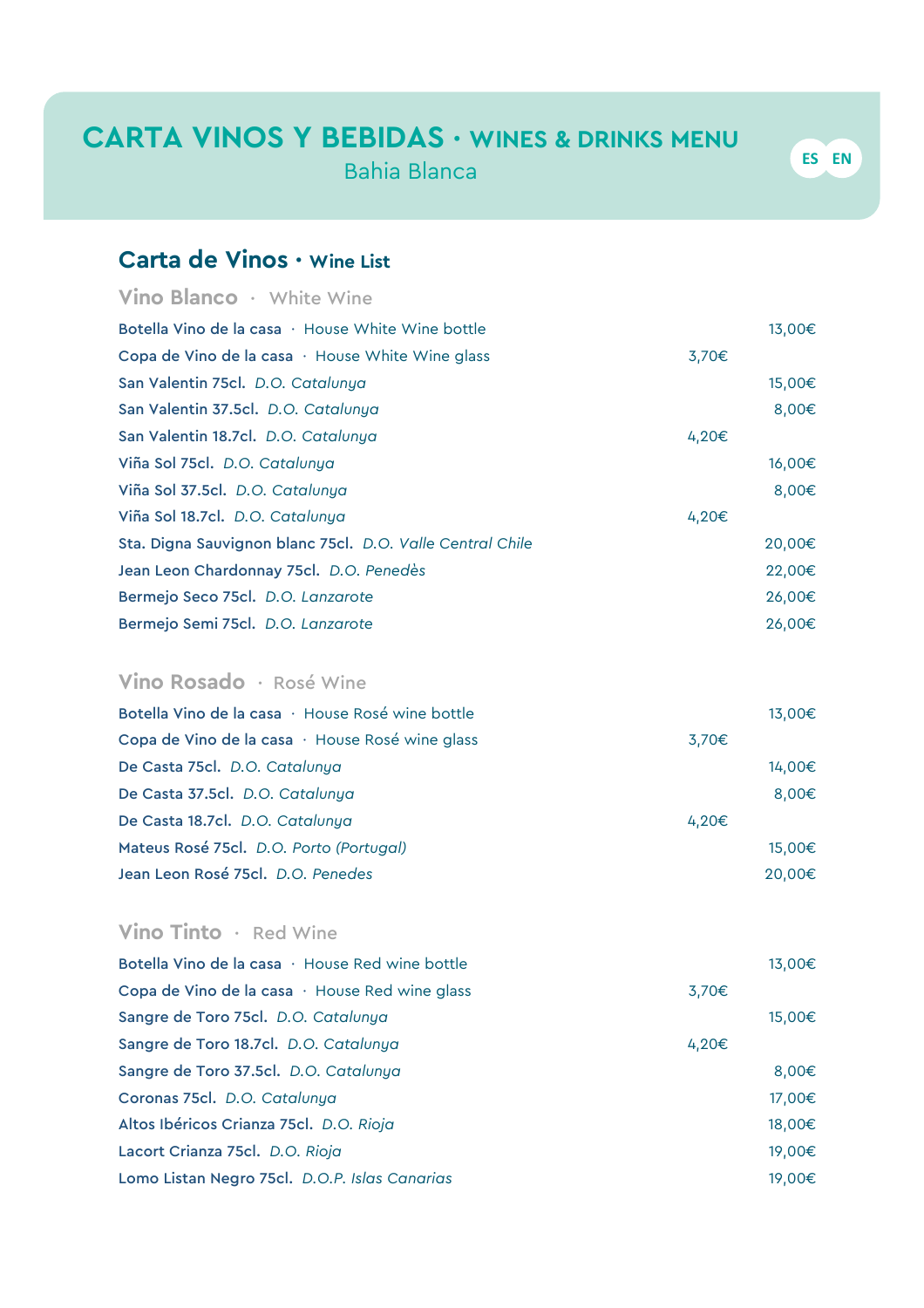| Sta. Digna Cabernet Sauvignon 75cl. D.O. Valle Central Chile<br>Sta. Digna Merlot 75cl. D.O. Valle Central Chile | 21,00€<br>21,00€   |
|------------------------------------------------------------------------------------------------------------------|--------------------|
| Cavas y Vinos Espumosos · Cava & Sparkling Wines                                                                 |                    |
| Freixenet Nevada Mini Cava D.O. Penedés                                                                          | $6,00 \in$         |
| Freixenet Cordon Negro Mini Cava D.O. Penedés                                                                    | 6,50€              |
| Asti Prosecco Canti Asti D.O.C.G                                                                                 | 13,50€             |
| Malvasía Brut Nature D.O. Lanzarote                                                                              | 36,00€             |
| Vino Dulce y Oportos · Sweet wine & Ports                                                                        | <b>COPA</b> -GLASS |
| Floralis Moscatel Oro D.O. Catalunya                                                                             | 3,70€              |
| Oporto Dow's Fine Tawny D.O.C. Porto                                                                             | 3,70€              |
| Oporto Ruby D.O.C. Porto                                                                                         | 3,70€              |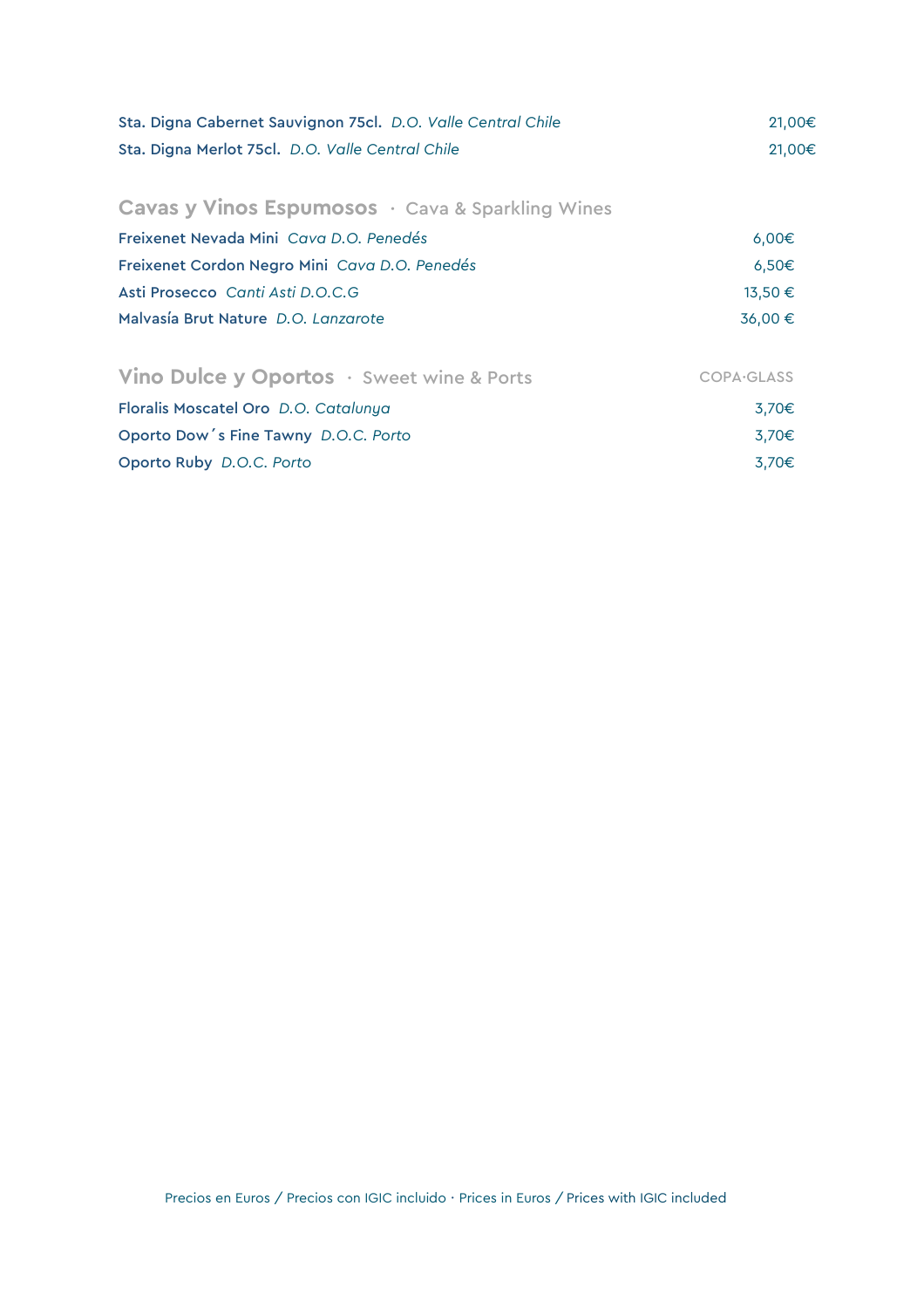## Carta de Bebidas · Drinks Menu

| Cafés & Infusiones · Coffee & Teas<br>Café Espresso · Espresso coffee<br>1,50€<br>Doble espresso · Double espresso<br>3,00€<br>Cortado · Espresso coffee with milk<br>1,70€<br>Cortado Bombón (café, leche y leche condensada) · (coffee, milk, and<br>2,20€<br>condensed milk)<br>Café americano · American coffee<br>2,20€ |
|------------------------------------------------------------------------------------------------------------------------------------------------------------------------------------------------------------------------------------------------------------------------------------------------------------------------------|
|                                                                                                                                                                                                                                                                                                                              |
|                                                                                                                                                                                                                                                                                                                              |
|                                                                                                                                                                                                                                                                                                                              |
|                                                                                                                                                                                                                                                                                                                              |
|                                                                                                                                                                                                                                                                                                                              |
|                                                                                                                                                                                                                                                                                                                              |
| Café con leche · Coffee with milk<br>2,50€                                                                                                                                                                                                                                                                                   |
| 2,90€<br>Cappuccino                                                                                                                                                                                                                                                                                                          |
| Vaso de leche · Glass of milk<br>1,50€                                                                                                                                                                                                                                                                                       |
| Leche con Cacao · Glass of Milk with Cacao<br>2,00€                                                                                                                                                                                                                                                                          |
| 2,20€<br>Té / Infusión · Tea / Infusion                                                                                                                                                                                                                                                                                      |
| Carajillo (café espresso y brandy o licor)* · Carajillo (espresso coffee and<br>2,50€<br>brandy or liquor)                                                                                                                                                                                                                   |
| Café Irlandés (whisky, café, leche y azúcar moreno)* · Irish coffee (whiskey,<br>5,20€<br>coffee, milk, and brown sugar)                                                                                                                                                                                                     |
| Café Calypso (licor de café, café y leche)* · Calypso Coffee (coffee liquor,<br>5,20€<br>coffee and milk)                                                                                                                                                                                                                    |
| Café Caribeño (ron negro, café, leche y azúcar moreno)* · Caribbean Coffee<br>5,20€<br>(dark rum, coffee, milk, and brown sugar)                                                                                                                                                                                             |
| Café Baileys (licor de crema de whisky, café y leche)* · Baileys Coffee<br>5,20€<br>(whiskey cream liqueur, coffee, and milk)                                                                                                                                                                                                |
| Café Italiano (amaretto, café y leche)* · Italian Coffee (amaretto, coffee, and<br>5,20€<br>milk)                                                                                                                                                                                                                            |
| Café Ruso (vodka, café, leche y azúcar moreno)* · Russian Coffee (vodka,<br>5,20€<br>coffee, milk, and brown sugar)                                                                                                                                                                                                          |
| Café Mejicano (tequila, licor de café, café, leche y azúcar moreno)* · Mexican<br>5,20€<br>Coffee (tequila, coffee liquor, coffee, milk, and brown sugar)                                                                                                                                                                    |
| Café Francés (coñac, café, leche y azúcar moreno)* · French Coffee (cognac,<br>5,20€<br>coffee, milk, and brown sugar)                                                                                                                                                                                                       |
| Lumumba (brandy, café, leche y azúcar moreno)* · Lumumba (brandy, coffee,<br>5,20€<br>milk, and brown sugar)                                                                                                                                                                                                                 |

\* Preparado con alcohol y licor de la casa · *Prepared with house spririt & liquor*

| Aguas & Refrescos & Zumos · Waters & Soft Drinks & Juices                                       |             |
|-------------------------------------------------------------------------------------------------|-------------|
| Agua Mineral / (bot. cristal) $\cdot$ Still Mineral Water (glass btl.)                          | 1,70€/2.00€ |
| Agua Mineral con Gas / (bot. cristal) $\cdot$ Sparkling Water (glass btl.)                      | 1,80€/2.10€ |
| Coca-Cola, Light, Zero, Sprite, Zero, Fanta Naranja, Limón, Nestea, Tónica,<br>Zero, Ginger Ale | $2.50 \in$  |
| Gaseosa · Soda water                                                                            | 2.10€       |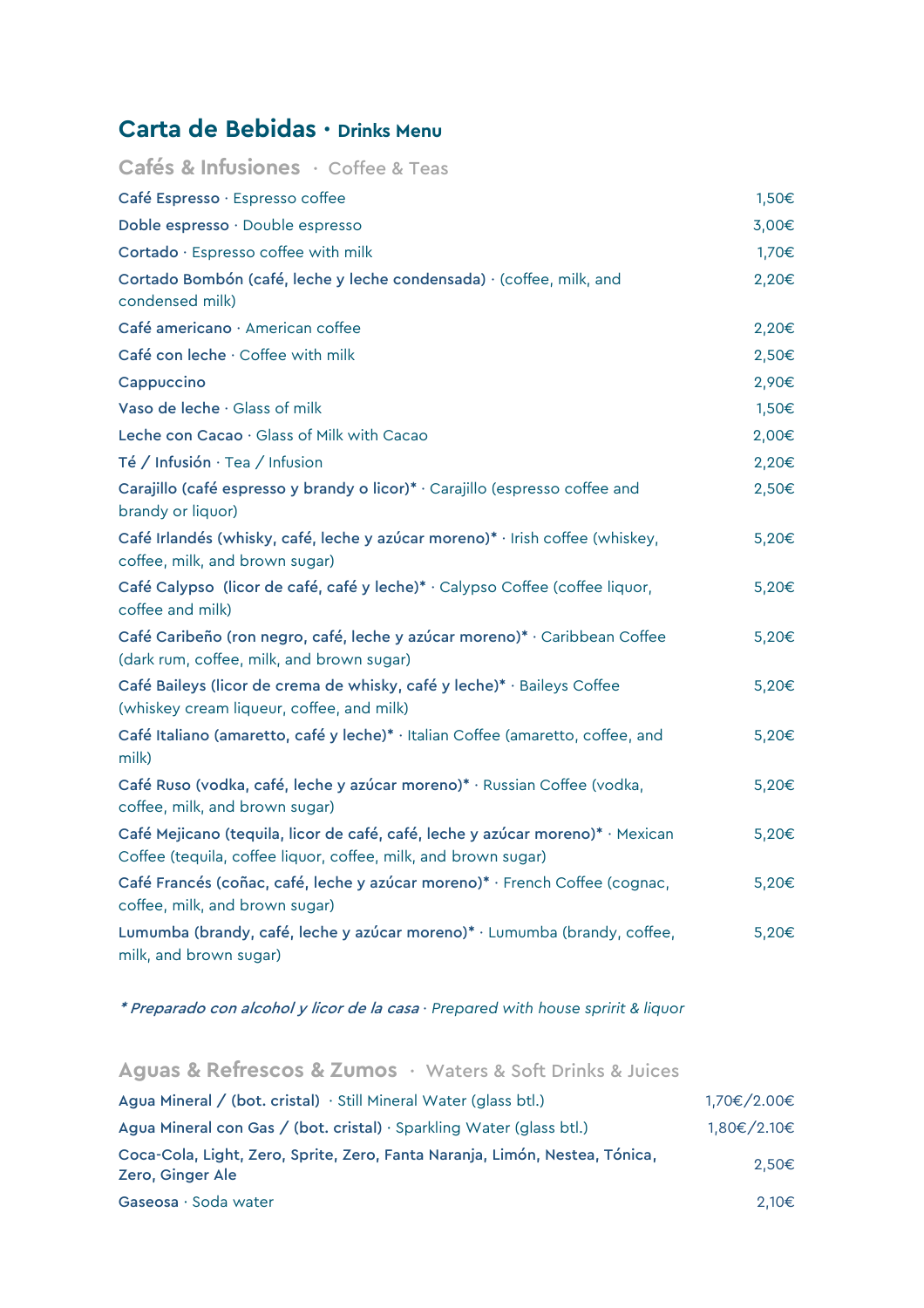| Zumo Naranja Natural · Fresh Orange Juice                                                                      | 4.20€             |
|----------------------------------------------------------------------------------------------------------------|-------------------|
| Zumos (Melocotón, Piña, Manzana, Arándanos, Tomate) · Juices (Peach,<br>Pineapple, Apple, Cranberries, Tomato) | 2.20€             |
| <b>Red Bull</b>                                                                                                | 3.30€             |
| Monster (250ml)                                                                                                | 3.30 <sub>€</sub> |
|                                                                                                                |                   |

## Sangría

| Sangría de Vino en copa · Wine Sangria glass       | 5.00€  |
|----------------------------------------------------|--------|
| Sangría de Vino 1/2 litro · Wine Sangria 1/2 liter | 7.50€  |
| Sangría de Vino 1 litro · Wine Sangria 1 liter     | 14.00€ |

#### Cervezas · Beers

| Cerveza barril pequeña / Clara · Small draft Beer / Shandy | 2,40€      |
|------------------------------------------------------------|------------|
| Cerveza barril Jarra / Clara · Pint of draft Beer / Shandy | $3,20 \in$ |
| Cerveza $0,0 \cdot$ Beer 0,0 alcohol free                  | $3,20 \in$ |
| Cerveza sin gluten $\cdot$ Beer gluten free                | $3,40 \in$ |
| Radler Limón · Radler Shandy                               | $3,40 \in$ |
| <b>Budweiser, Corona, Coors Light</b>                      | $3,40 \in$ |
| <b>Desperados</b>                                          | 4,00€      |
| John Smith's                                               | 4,20€      |
| <b>Guinness</b>                                            | 4,40€      |

### Sidras · Ciders

| Kopparberg Fresa y Lima / Frutos del Bosque 0,40cl · Kopparberg Strawberry | 4.30E |
|----------------------------------------------------------------------------|-------|
| & Lime / Forest fruits 0,40cl                                              |       |
| Strongbow                                                                  | 3,30€ |
| <b>Thatchers Gold</b>                                                      | 4.30€ |
| <b>Magners</b>                                                             | 4.40€ |
| <b>Bulmers</b>                                                             | 4.60€ |
|                                                                            |       |

## Aperitivos · Aperitifs

| Martini Bianco / Rosso / Dry | 4.00€ |
|------------------------------|-------|
| Campari, Aperol              | 4.20€ |
| Pernod                       | 5.20€ |

## Alcopops

| <b>Smirnoff Ice</b>                                                    | 3.90€ |
|------------------------------------------------------------------------|-------|
| Bacardi Breezer Naranja / Sandía · Bacardi Breezer Orange / Watermelon | 3.90€ |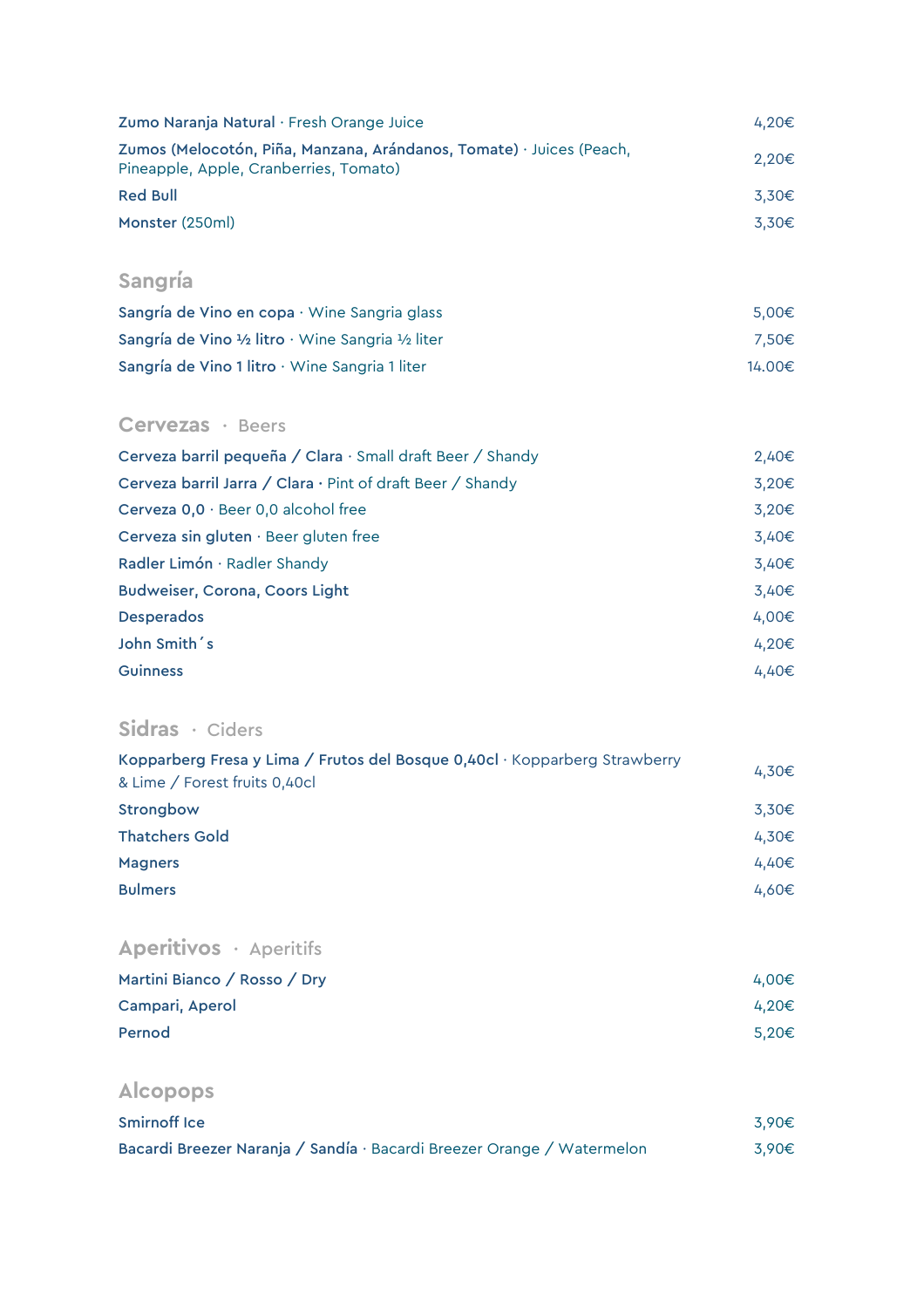#### Ron · Rum

| Ron de la Casa, Malibu de la Casa · House Rum, House Malibu            | 4.50€ |
|------------------------------------------------------------------------|-------|
| Arehucas Blanco, Arehucas Oro, Bacardi, Ron Miel, Santa Teresa, Malibu | 4.70€ |
| <b>Capitan Morgan Spiced</b>                                           | 5.20€ |
| Capitan Morgan Black                                                   | 5.70€ |
| <b>Diplomático</b>                                                     | 6.20€ |

#### Vodka

| Vodka de la Casa · House Vodka | 4.50€ |
|--------------------------------|-------|
| Smirnoff                       | 4.70€ |
| <b>Absolut</b>                 | 5.20€ |

#### Ginebra · Gin

| Ginebra de la Casa $\cdot$ House Gin | 4.50€ |
|--------------------------------------|-------|
| Gordon's, Gordon's Pink              | 5,00€ |
| Beefeater, Tanqueray                 | 5.70€ |
| <b>Bombay Sapphire</b>               | 6.20€ |
| <b>Whitley Neil</b>                  | 6.70€ |

## Whisky · Whiskey

| Whisky de la Casa $\cdot$ House Whiskey                             | $4.50 \in$ |
|---------------------------------------------------------------------|------------|
| J&B                                                                 | 5.00€      |
| Jack Daniel's, Jameson, Southern Comfort, Four Roses, Famous Grouse | 5.50€      |
| Cardhu                                                              | 6.70€      |

## Brandy y Coñac · Brandy & Cognac

| Brandy y Coñac de la Casa · House Brandy & Cognac | $4,50 \in$ |
|---------------------------------------------------|------------|
| 103, Veterano                                     | $5,00 \in$ |
| Magno                                             | 5,20€      |
| Calvados                                          | 6,20€      |
| Lepanto                                           | 7,20€      |
| Carlos I                                          | 7.70€      |
| Hennessy, Remy Martin, Courvoisier                | 8,90€      |

## Digestivos · Digestives

| Jägermeister  | 5.20€ |
|---------------|-------|
| Fernet-Branca | 5.20€ |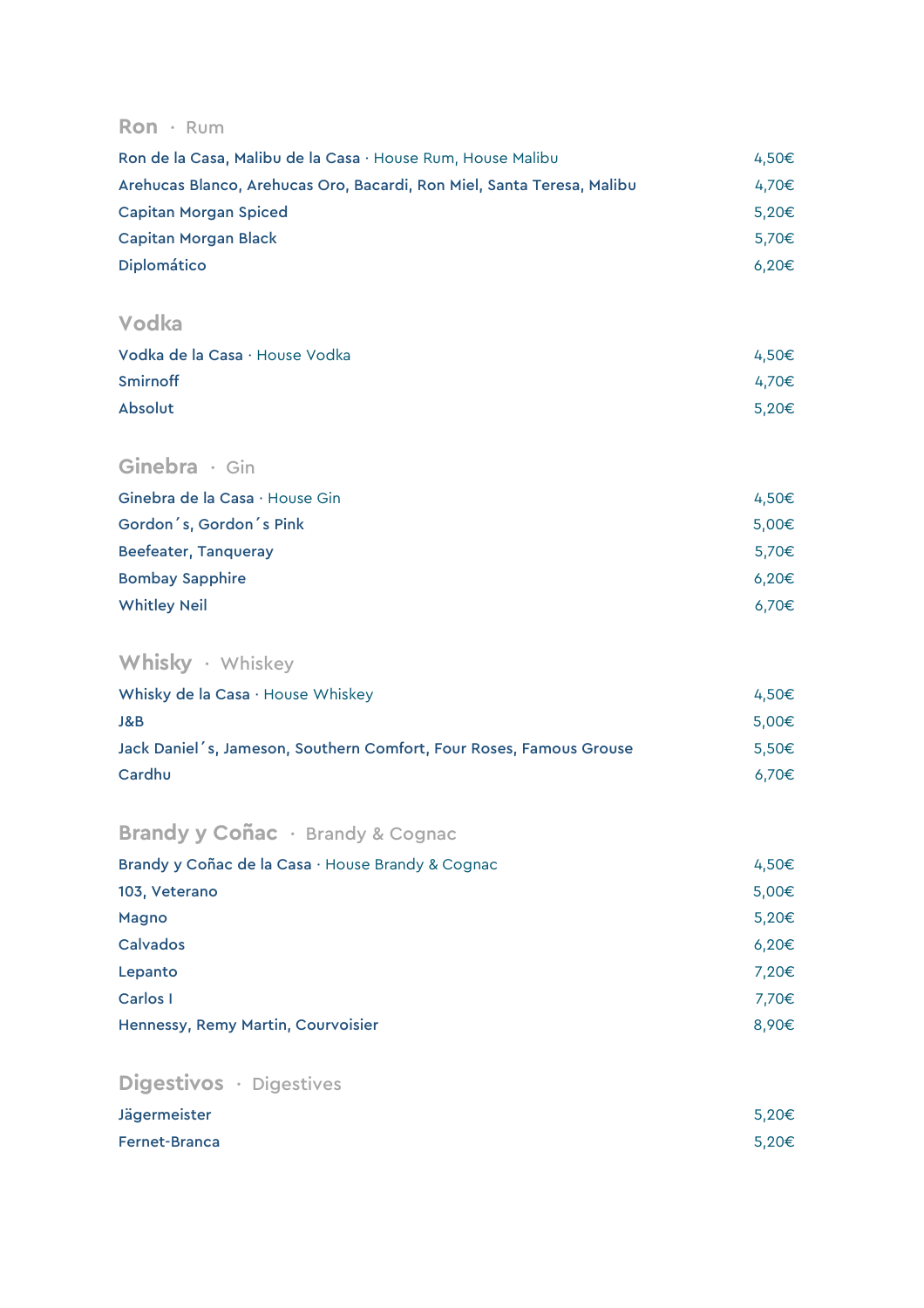#### Licores · Liquors

| Licor de la Casa (Amaretto/Baileys/Tia Maria/Triple Seco) · House Liquor | 4,50€           |
|--------------------------------------------------------------------------|-----------------|
| Licor de Menta/Melocotón/Plátano · Mint/Peach/Banana Liquor              | 4,50 $\epsilon$ |
| Vodka Caramelo · Caramel Vodka                                           | 4,50 $\epsilon$ |
| Baileys, Tía María, Tia Maria Matcha                                     | $5,00 \in$      |
| Licor 43, Pimm's, Sambuca                                                | 5,20€           |
| <b>Grand Marnier</b>                                                     | 5.70€           |
| Cointreau                                                                | 6.20€           |
| Drambuie, Grand Marnier rojo                                             | 6,70€           |

## Chupitos · Shots

| Tequila de la Casa · House Tequila | 2,60€ |
|------------------------------------|-------|
| <b>Tequila Jose Cuervo</b>         | 3,60€ |
| Ron Miel, Sambuca                  | 2,60€ |
| Fernet-Branca, Vodka Caramel       | 3.20€ |
| Akvavit, Jägermeister              | 3.60€ |

## Cócteles · Cocktails

| Mojito (Ron de Caña, Limón, Hierbabuena, Limonada o Soda y Azúcar)                                        |            |
|-----------------------------------------------------------------------------------------------------------|------------|
| Mojito (Sugar Cane, Mint, Lemonade or Soda and Sugar)                                                     | 6,80€      |
| Piña Colada (Ron, Leche de Coco, Licor de Coco y Zumo de Piña)                                            |            |
| Piña Colada (Rum, Coconut Milk, Coconut liquor, and Pineapple Juice)                                      | 6,80€      |
| Daiquiri (Ron, Zumo de Limón y Azúcar)                                                                    |            |
| Daiquiri (Rum, Lemon Juice and Sugar)                                                                     | 6,80€      |
| Daiquiri de Fresa (Ron, Fresas, Zumo de Limón y Azúcar)                                                   |            |
| Strawberry Daiquiri (Rum, Strawberries, Lemon Juice and Sugar)                                            | $6,80 \in$ |
| Margarita (Tequila, Triple Seco, Zumo de Lima y Sal)                                                      |            |
| Margarita (Tequila, Triple Sec, Lime Juice and Salt)                                                      | 6,80€      |
| Margarita de Fresa (Tequila, Triple Seco, Zumo de Lima, Fresas y Azúcar)                                  |            |
| Strawberry Margarita (Tequila, Triple Sec, Lime Juice, Strawberries, and Sugar)                           | $6,80 \in$ |
| Tequila Sunrise (Tequila, Zumo de Lima y Granadina)                                                       |            |
| Tequila Sunrise (Tequila, Lime Juice, and Grenadine)                                                      | 6,80€      |
| Sex on The Beach (Vodka, Zumo de Melocotón, Zumo de Naranja y Zumo de                                     |            |
| Arándanos)                                                                                                | $6,80 \in$ |
| Sex on the Beach (Vodka, Peach Juice, Orange Juice, and Cranberry Juice)                                  |            |
| Bloody Mary (Vodka, Zumo de Tomate, Zumo de limón, Tabasco, salsa Perrins,<br>Sal, Pimienta negra, Apio)  |            |
| Bloody Mary (Vodka, Tomato Juice, Lemon Juice, Tabasco, Perrins sauce, Salt,<br>Black Pepper, and Celery) | 6,80€      |
| Long Island Iced Tea (Ginebra, Vodka, Tequila, Ron Blanco, Cointreau y<br>Refresco cola)                  |            |
| Long Island Iced Tea (Gin, Vodka, Tequila, White Rum, Cointreau, and Cola soda)                           | 7,30€      |